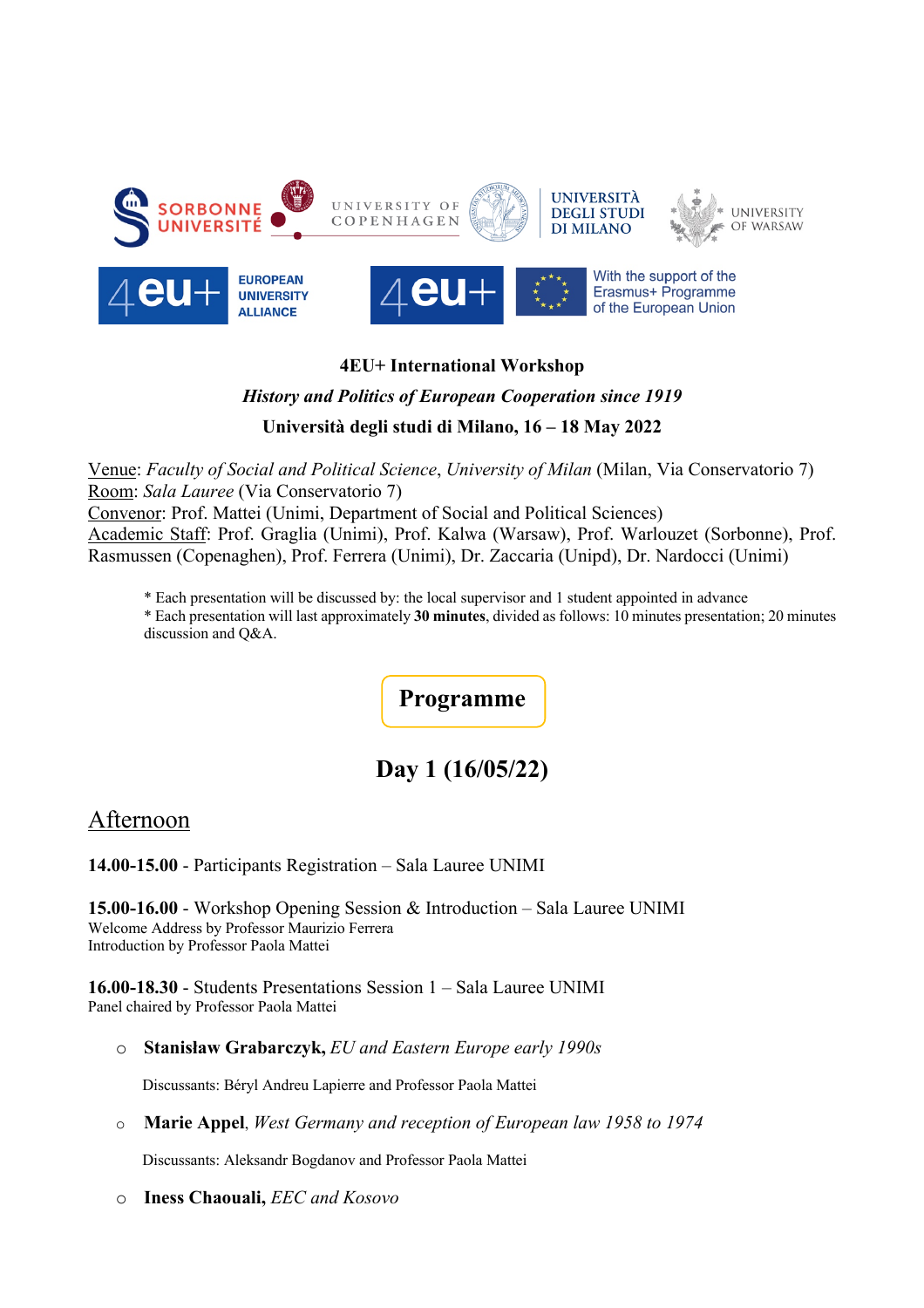Discussants: Heqi Sun and Professor Paola Mattei

o **Giulia Corbo**, *The European Union as a peace and democracy promoter: compared EU role in Middle East and the Balkans*

Discussants: Christian Schäfer Svendsen and Professor Paola Mattei

# **Day 2 (17/05/22)**

#### Morning

**9.30-11.00** - Students Presentations Session 2 – Sala Lauree UNIMI Panel chaired by Professor Laurent Warlouzet

o **Andrii Sidletskyi**, *Migration post WWII*

Discussants: Frederik Rohdin Bruun Hansen and Professor Laurent Warlouzet

o **Volha Stasevich**, *EU and GDR*

Discussants: Rasmus Friis Effersøe and Professor Laurent Warlouzet

o **Frederik Rohdin Bruun Hansen,** *The First EU enlargement*

Discussants: Andrii Sidletskyi and Professor Laurent Warlouzet

#### **11.00-11.15** - Short coffee break

**11.15-12.45** - Students Presentations Session 3 – Sala Lauree UNIMI Panel chaired by Professor Laurent Warlouzet

o **Hann von Wowern**, *Bosman case and Sutherland*

Discussants: Lazar Zivanic and Professor Laurent Warlouzet

o **Lazar Zivanic,** *Establishment of The EuRopean Community Action Scheme for the Mobility of University Students (Erasmus)*

Discussants: Jan Baxter and Professor Laurent Warlouzet/Martino Tognocchi

**12.45-14.00** - Lunch

### Afternoon

**14.00-15.30** - Students Presentations Session 4 – Sala Lauree UNIMI Panel chaired by Professor Laurent Warlouzet

o **Davide Grigoletto**, *Family movement in the 1930s Latin countries and Poland*

Discussants: Paul-Antoine Tugayé and Professor Laurent Warlouzet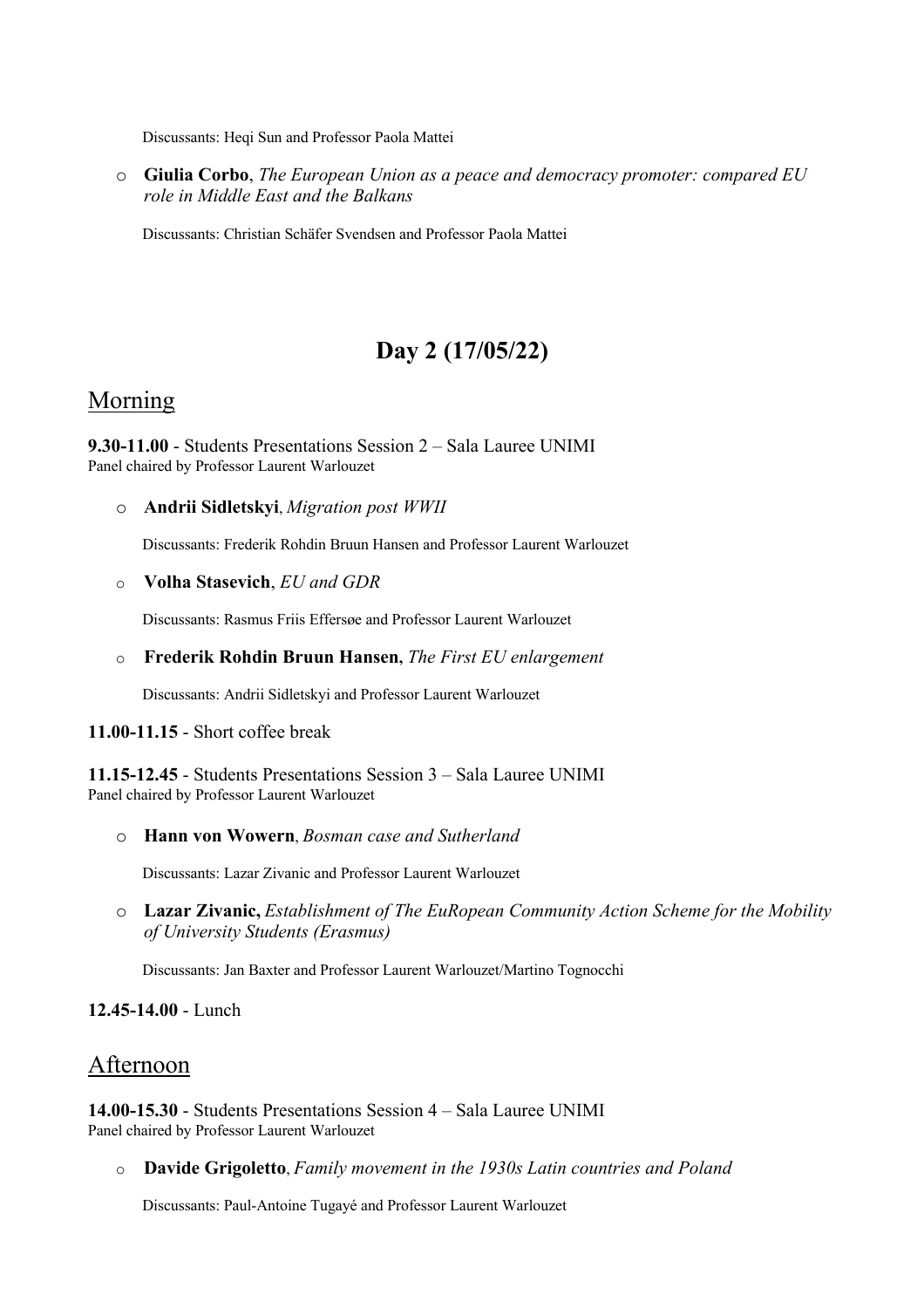o **Martin Munch Bargmann**, *Disarmament in the League of Nations*

Discussants: Noam Drif and Professor Laurent Warlouzet

o **Sara De Grandis**, *European integration and migration* 

Discussants: Martin Munch Bargmann and Professor Laurent Warlouzet

**15.30-15.45** – Short coffee break

**15.45-16.45** - Students Presentations Session 5 – Sala Lauree UNIMI Panel chaired by Professor Morten Rasmussen

o **Christian Schäfer Svendsen**, *Disarmament in the League of Nations*

Discussants: Marie Appel and Professor Morten Rasmussen

<sup>o</sup> **Mikita Charniakou**, *---------------*

Discussants: Sara De Grandis and Professor Morten Rasmussen

**18.30** - Feltrinelli *Di-Segno Nero* Seminar – *La destra alla riconquista del popolo* – Fondazione Feltrinelli (Viale Pasubio 5, Milan)

## **Day 3 (18/05/22)**

## Morning

**9.30-11.00** - Students Presentations Session 6 – Sala Lauree UNIMI Panel chaired by Professor Morten Rasmussen

o **Adeline Afonso**, *Portugal and the EEC, 1986-1992*

Discussants: Anna Conte and Professor Morten Rasmussen

o **Noam Drif**, *Competition vs Industrial Policy, 1985-1995*

Discussants: Giulia Sacco and Professor Morten Rasmussen

o **Paul-Antoine Tugayé**, *Delors' institutional vision, 1985-95*

Discussants: Davide Grigoletto and Professor Morten Rasmussen

**11.00-11.15** – Break coffee break

**11.15-12.45** - Students Presentations Session 7 – Sala Lauree UNIMI Panel chaired by Professor Morten Rasmussen